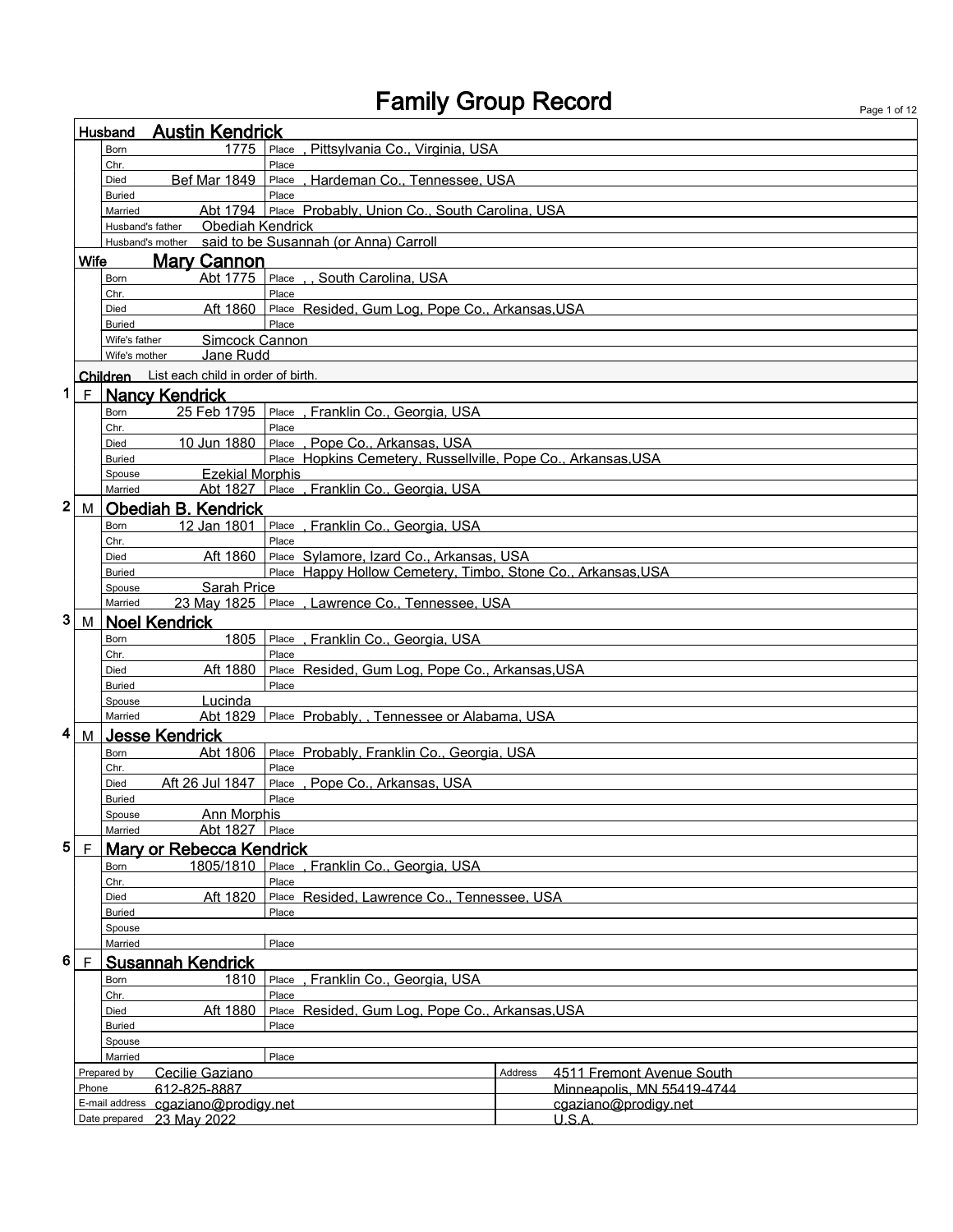|                                                                                               |                                                                                            | <b>Fallilly Gibup Record</b>                                                                                        | Page 2 of 12 |  |  |  |
|-----------------------------------------------------------------------------------------------|--------------------------------------------------------------------------------------------|---------------------------------------------------------------------------------------------------------------------|--------------|--|--|--|
|                                                                                               | Husband                                                                                    | <b>Austin Kendrick</b>                                                                                              |              |  |  |  |
| <b>Wife</b>                                                                                   |                                                                                            | <b>Mary Cannon</b>                                                                                                  |              |  |  |  |
|                                                                                               |                                                                                            | Children List each child in order of birth.                                                                         |              |  |  |  |
|                                                                                               |                                                                                            | M Thomas F. Anderson Kendrick                                                                                       |              |  |  |  |
|                                                                                               | Born                                                                                       | Place, Franklin Co., Georgia, USA<br>1811                                                                           |              |  |  |  |
|                                                                                               | Chr.                                                                                       | Place                                                                                                               |              |  |  |  |
|                                                                                               | Died                                                                                       | Aft 1860<br>Place Green Bush P.O., Sylamore, Izard Co., Arkansas, USA                                               |              |  |  |  |
|                                                                                               | Buried                                                                                     | Place                                                                                                               |              |  |  |  |
|                                                                                               | Spouse                                                                                     | Eleanor Carolina Roland                                                                                             |              |  |  |  |
| 8                                                                                             | Married<br>M John W. Kendrick                                                              | 19 Aug 1837 Place, Lawrence Co., Tennessee, USA                                                                     |              |  |  |  |
|                                                                                               |                                                                                            |                                                                                                                     |              |  |  |  |
|                                                                                               | Born                                                                                       | Place, Lawrence Co., Tennessee, USA<br>17 Apr 1818                                                                  |              |  |  |  |
|                                                                                               | Chr.<br>Died                                                                               | Place<br>Place Atkins, Pope Co., Arkansas, USA<br>1907                                                              |              |  |  |  |
|                                                                                               | <b>Buried</b>                                                                              | Place Old Baptist Cemetery, Center Valley, Pope Co., Arkansas, USA.                                                 |              |  |  |  |
|                                                                                               | Spouse                                                                                     |                                                                                                                     |              |  |  |  |
|                                                                                               | Married                                                                                    | Place                                                                                                               |              |  |  |  |
| <b>Notes</b>                                                                                  |                                                                                            |                                                                                                                     |              |  |  |  |
|                                                                                               | HUSBAND - Austin Kendrick                                                                  |                                                                                                                     |              |  |  |  |
|                                                                                               |                                                                                            | Austin Kendrick and Mary Cannon Timeline                                                                            |              |  |  |  |
|                                                                                               |                                                                                            |                                                                                                                     |              |  |  |  |
|                                                                                               |                                                                                            | Based on the number of DNA matches at Ancestry.com of descendants of Russell Cannon, son of Simcock Cannon, with    |              |  |  |  |
|                                                                                               |                                                                                            |                                                                                                                     |              |  |  |  |
|                                                                                               |                                                                                            | descendants of Austin Kendrick, I believe that the match is through a Cannon who married Austin Kendrick. I propose |              |  |  |  |
|                                                                                               |                                                                                            | that Austin's wife Mary was a daughter of Simcock Cannon, as Simcock's sons and various members of the Kendrick     |              |  |  |  |
|                                                                                               | family were associated.                                                                    |                                                                                                                     |              |  |  |  |
|                                                                                               |                                                                                            |                                                                                                                     |              |  |  |  |
|                                                                                               | 1775/earlier                                                                               | Pittsylvania Co., Virginia. Austin Kendrick was born. Father believed to be Obediah and                             |              |  |  |  |
|                                                                                               |                                                                                            | mother Susannah/Anna Carroll (no documentation for her name).                                                       |              |  |  |  |
|                                                                                               |                                                                                            |                                                                                                                     |              |  |  |  |
| Abt 1775<br>Probably Union County, South Carolina. Mary Cannon was born to Simcock Cannon and |                                                                                            |                                                                                                                     |              |  |  |  |
|                                                                                               |                                                                                            | Jane Rudd.                                                                                                          |              |  |  |  |
|                                                                                               |                                                                                            |                                                                                                                     |              |  |  |  |
|                                                                                               |                                                                                            |                                                                                                                     |              |  |  |  |
|                                                                                               | 1790                                                                                       | Union Co., South Carolina. Obediah Kendrick 3 males under 16 (born 1775/1790), 1 male                               |              |  |  |  |
|                                                                                               |                                                                                            | over 16 (born 1774 or before), 4 females, 0 slaves. The males under 16 are very likely to be                        |              |  |  |  |
|                                                                                               |                                                                                            | Austin, John, and Jesse.                                                                                            |              |  |  |  |
|                                                                                               |                                                                                            |                                                                                                                     |              |  |  |  |
|                                                                                               | abt 1794 Probably Union Co., South Carolina. Austin Kendrick and Mary Cannon were married. |                                                                                                                     |              |  |  |  |
|                                                                                               |                                                                                            |                                                                                                                     |              |  |  |  |
|                                                                                               | 25 Feb 1795                                                                                | Probably Franklin Co., Georgia. Nancy Kendrick, daughter, was born. Documentation                                   |              |  |  |  |
|                                                                                               | unknown.                                                                                   |                                                                                                                     |              |  |  |  |
|                                                                                               |                                                                                            |                                                                                                                     |              |  |  |  |
|                                                                                               | 6 Feb 1796                                                                                 | Union Co., South Carolina. Robert Chapman to Obadiah Kendrick tract on Reedy branch                                 |              |  |  |  |
|                                                                                               |                                                                                            | south waters of Pacolate River granted in 1787. Wit: John Sisson, Austin Kindrick John                              |              |  |  |  |
|                                                                                               |                                                                                            |                                                                                                                     |              |  |  |  |
|                                                                                               |                                                                                            | Kindrick.                                                                                                           |              |  |  |  |
|                                                                                               |                                                                                            |                                                                                                                     |              |  |  |  |
|                                                                                               | 1801                                                                                       | Franklin Co., GA. Obediah Hendrick [sic] owned 1 negro, 387 acres on Hudson River.                                  |              |  |  |  |
|                                                                                               |                                                                                            | Austin Hendrick [sic] 100 acres, Hudson River. Ensign Nelson's Co.                                                  |              |  |  |  |
|                                                                                               |                                                                                            | Harner [Palmer??] Hendricks, Ensign Nelson's Co.                                                                    |              |  |  |  |
|                                                                                               | 1802                                                                                       | Franklin Co., GA. Tax list: O. Kindrick, p. 6. Obadiah Kindrick, p. 7. Austin Kendrick,                             |              |  |  |  |
|                                                                                               |                                                                                            | p. 7. John Kendrick, pp. 7 and 8. [This may mean there were two men of that name listed.]                           |              |  |  |  |
|                                                                                               |                                                                                            | Also, ambiguous reference: & Mathews Kindrich, p. 5. From Ancestry.com                                              |              |  |  |  |
|                                                                                               |                                                                                            |                                                                                                                     |              |  |  |  |
|                                                                                               | 1802                                                                                       | Franklin Co., Georgia. #161 Austin Kindrick, 100 acres bounded by D. Grear, Jno. Johnston,                          |              |  |  |  |
|                                                                                               |                                                                                            |                                                                                                                     |              |  |  |  |
|                                                                                               |                                                                                            | on Hudson River._# 162 Obadiah Kendrick; 2 negroes; 187 1/2 acres bounded by D. Grear, Jno.                         |              |  |  |  |
|                                                                                               | Johnston, on Hudson River; 250 acres                                                       |                                                                                                                     |              |  |  |  |
|                                                                                               |                                                                                            | bounded by Jno. Landers, sd Kindrick on Hudson River; 119 1/2 acres bounded by Jno. Landers, Benj. Cooper           |              |  |  |  |
|                                                                                               | on Hudson River.                                                                           |                                                                                                                     |              |  |  |  |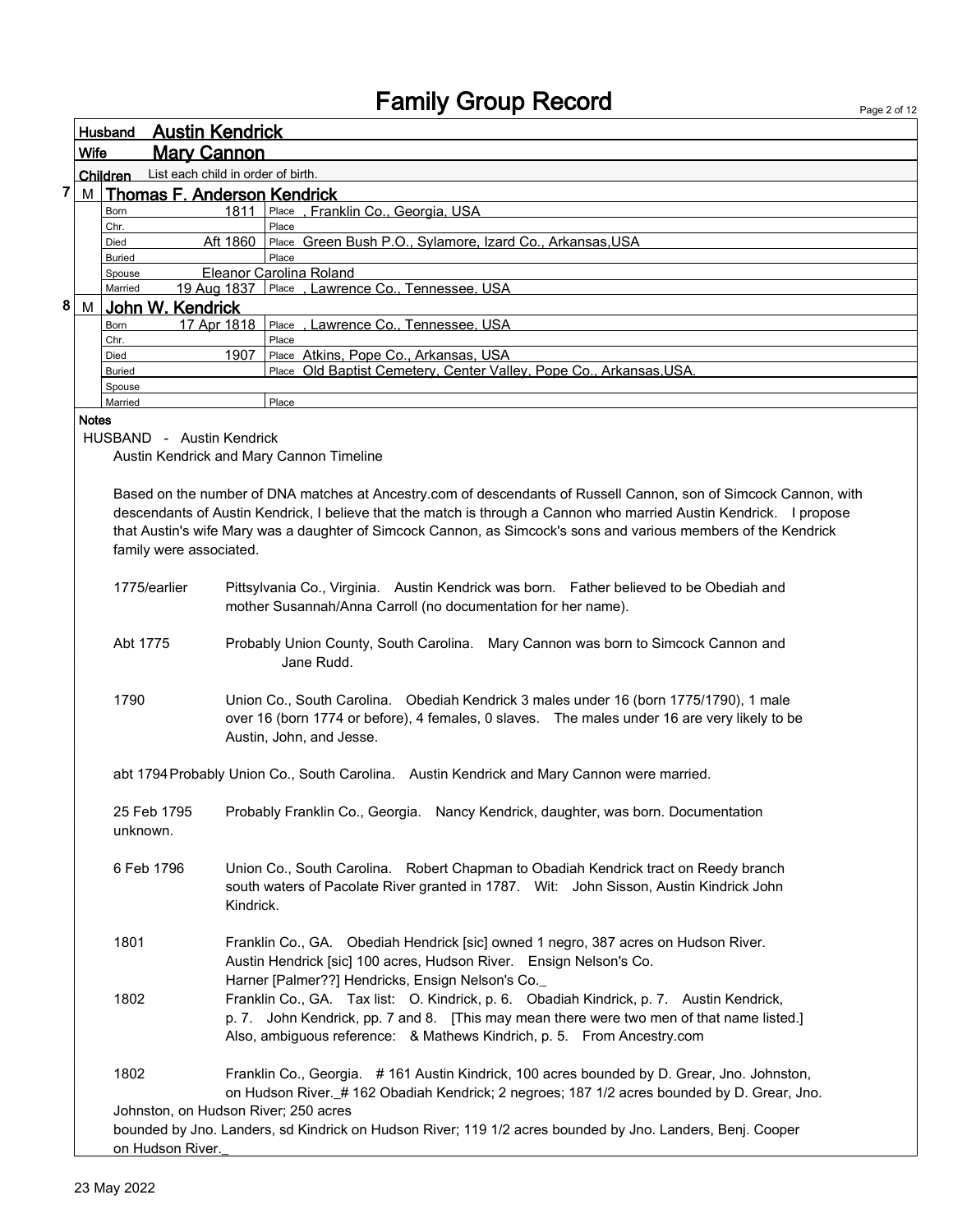Page 3 of 12

| <b>Austin Kendrick</b><br>Husband |                                                                                                                                                                                                                                                                                                                               |
|-----------------------------------|-------------------------------------------------------------------------------------------------------------------------------------------------------------------------------------------------------------------------------------------------------------------------------------------------------------------------------|
| <b>Wife</b><br><b>Mary Cannon</b> |                                                                                                                                                                                                                                                                                                                               |
| <b>Notes</b>                      |                                                                                                                                                                                                                                                                                                                               |
| HUSBAND - Austin Kendrick         | (Continued)                                                                                                                                                                                                                                                                                                                   |
|                                   | #163 Parmer [sic] Kindrick; poll tax.                                                                                                                                                                                                                                                                                         |
| #164 John Kendrick; poll tax      |                                                                                                                                                                                                                                                                                                                               |
| 1805                              | Obad. Kindrick; 2<br>Franklin Co., Georgia. Palmer Kindrick, p. 158 page _ Capt. Henry's Dist.<br>negroes, 300 acres bounded by Landers & Greer, Jno. Johnston on                                                                                                                                                             |
|                                   | Hutson [sic] River. p. 158, page 14<br>Austin Kindrick; 100 acres, David Grer [sic], Jno. Johnston                                                                                                                                                                                                                            |
| on Hutson River.                  | John Kindrick; 100 acres, J Landers, Ob'd Kindricks on Hutson River. p. 159.                                                                                                                                                                                                                                                  |
| 1808                              | Franklin Co., Georgia. Ann Kendrick was on the tax list, p. 42<br>John Kendrick, p. 42.<br>Wistin [Austin?] Kindrick, p. 46. Palmar Kindrick, p. 45.                                                                                                                                                                          |
| 10 Mar 1809                       | Union Co., South Carolina. Austin Kindrick of Casey County Kentucky to John Kindrick<br>land on Pacolate River.                                                                                                                                                                                                               |
| 26 July 1809                      | Franklin Co., Georgia. John Kendrick of Jackson County Georgia to James Butler Jr. of<br>Franklin County \$330 conveyed 110 acres on Hudson River adjoins Benjamin Cooper,<br>Austin Kendrick, George Keeton. Wit: Austin Kendrick John Parrish. Deed dated recorded<br>30 October 1810. John and Austin are sons of Obediah. |
| 1810 & 1815                       | Franklin Co., Georgia. Austin Kendrick sold land on Hudson River.                                                                                                                                                                                                                                                             |
| 17 Apr 1818                       | Probably Lawrence Co., Tennessee. John W. Kendrick, Austin's son, was born.                                                                                                                                                                                                                                                   |
| 1820                              | Lawrence Co., Tennessee. Federal Census, Austin Kendrick.                                                                                                                                                                                                                                                                     |
| 2 m under 10                      | [1811/1820]<br>Thomas F. Anderson, John W.                                                                                                                                                                                                                                                                                    |
| 1 m 10-15                         | [1805/1810]<br>Nowell, Isaac Martin,<br>$\{2\}$                                                                                                                                                                                                                                                                               |
| 1 m 16-18                         | [1802/1804]<br>{Obediah}                                                                                                                                                                                                                                                                                                      |
| 1 m 16-25                         | Obediah, b. 1804<br>[1795/1804]                                                                                                                                                                                                                                                                                               |
| 1 m 45/over:                      | [1775/earlier]<br>Austin                                                                                                                                                                                                                                                                                                      |
| 1 f under 10                      | [1811/1820]<br>Susannah, b. 1810                                                                                                                                                                                                                                                                                              |
| 1 f 10-15                         | Judith, b. 1802<br>[1805/1810]                                                                                                                                                                                                                                                                                                |
| 1 f 16-25                         | [1795/1804]<br>Nancy, Mary, Rebecca {3?} I have found no evidence for Mary or Rebecca.                                                                                                                                                                                                                                        |
| 1 f 45/over :                     | Mary, b. 1773                                                                                                                                                                                                                                                                                                                 |
| Slaves - Males - Under 14:1       |                                                                                                                                                                                                                                                                                                                               |
| Slaves - Females - Under 14: 1    |                                                                                                                                                                                                                                                                                                                               |
| 1 Jul 1823                        | Lawrence Co., Tennessee. Land Warrent 19445, Austin Kindrick.                                                                                                                                                                                                                                                                 |
| 1826                              | Lawrence Co., Tennessee. Tax list: Austin Kindrick.                                                                                                                                                                                                                                                                           |
| 1830                              | Lawrence Co., Tennessee. Federal Census, Austin Kendrick.                                                                                                                                                                                                                                                                     |
| 1 M 50-59                         | [1771/1780]<br>Austin                                                                                                                                                                                                                                                                                                         |
| 1 M                               | Thomas F. Anderson<br>[1816/1820]                                                                                                                                                                                                                                                                                             |
| 1 M                               | John W.<br>[1816/1820]                                                                                                                                                                                                                                                                                                        |
| 1 F 50-59                         | [1771/1780]<br>Mary                                                                                                                                                                                                                                                                                                           |
| 1 F 15-19                         | Susannah<br>[1811/1815]                                                                                                                                                                                                                                                                                                       |
| 1836                              | Giles Co., Tennessee. Tax list: Austin Kendrick.                                                                                                                                                                                                                                                                              |
|                                   | NOTE: In 1840 Austin Kendrick was in Hardeman County, Tennessee, with probably a widowed daughter or daughter-in-<br>law or a new wife and children. It appears that Austin and Mary split up before 1840.                                                                                                                    |

 $\mathsf{r}$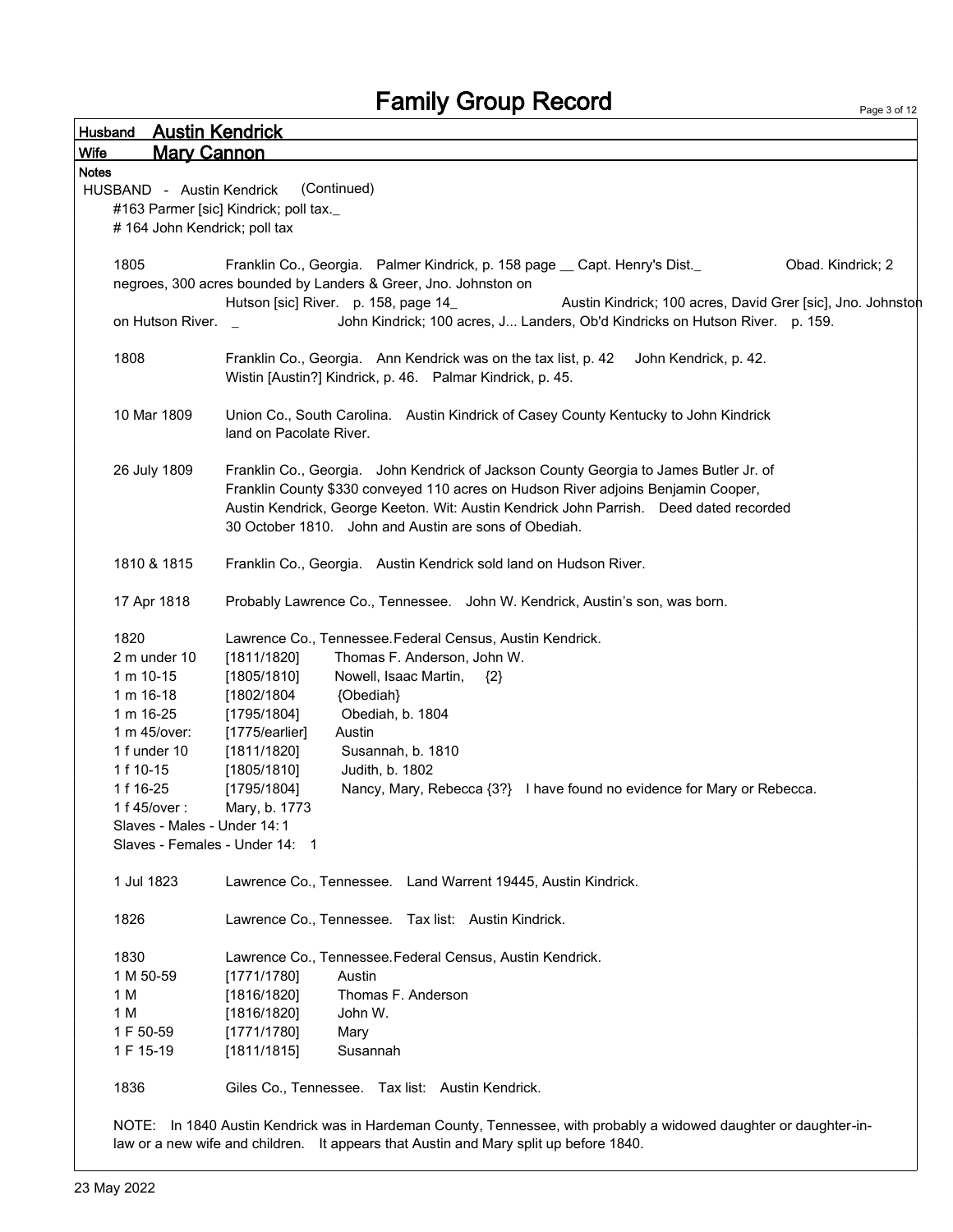| <b>Austin Kendrick</b><br><b>Husband</b>                                                                                   |                                  |                                                                                                                                                                                                                                                                                                                                                                                                                                                                                                                                                                                                                                                                                                                                                                                                                                                                                                                                                                                                                                                                                                                                                                                                                                                                                                                                                                                           |
|----------------------------------------------------------------------------------------------------------------------------|----------------------------------|-------------------------------------------------------------------------------------------------------------------------------------------------------------------------------------------------------------------------------------------------------------------------------------------------------------------------------------------------------------------------------------------------------------------------------------------------------------------------------------------------------------------------------------------------------------------------------------------------------------------------------------------------------------------------------------------------------------------------------------------------------------------------------------------------------------------------------------------------------------------------------------------------------------------------------------------------------------------------------------------------------------------------------------------------------------------------------------------------------------------------------------------------------------------------------------------------------------------------------------------------------------------------------------------------------------------------------------------------------------------------------------------|
| <b>Wife</b><br><b>Mary Cannon</b>                                                                                          |                                  |                                                                                                                                                                                                                                                                                                                                                                                                                                                                                                                                                                                                                                                                                                                                                                                                                                                                                                                                                                                                                                                                                                                                                                                                                                                                                                                                                                                           |
| <b>Notes</b>                                                                                                               |                                  |                                                                                                                                                                                                                                                                                                                                                                                                                                                                                                                                                                                                                                                                                                                                                                                                                                                                                                                                                                                                                                                                                                                                                                                                                                                                                                                                                                                           |
| HUSBAND - Austin Kendrick                                                                                                  |                                  | (Continued)                                                                                                                                                                                                                                                                                                                                                                                                                                                                                                                                                                                                                                                                                                                                                                                                                                                                                                                                                                                                                                                                                                                                                                                                                                                                                                                                                                               |
| 1840                                                                                                                       | Hardeman Co., Tennessee          | Federal Census, p. 307, Austin Kindrick.                                                                                                                                                                                                                                                                                                                                                                                                                                                                                                                                                                                                                                                                                                                                                                                                                                                                                                                                                                                                                                                                                                                                                                                                                                                                                                                                                  |
| 3 m under 5                                                                                                                | [1836/1840]                      | Unknown                                                                                                                                                                                                                                                                                                                                                                                                                                                                                                                                                                                                                                                                                                                                                                                                                                                                                                                                                                                                                                                                                                                                                                                                                                                                                                                                                                                   |
| 1 m 5-9<br>1 m 60-69                                                                                                       | [1831/1835]<br>[1771/1780]       | Unknown<br>Austin                                                                                                                                                                                                                                                                                                                                                                                                                                                                                                                                                                                                                                                                                                                                                                                                                                                                                                                                                                                                                                                                                                                                                                                                                                                                                                                                                                         |
| 1 f 10-14                                                                                                                  | [1826/1830]                      | Unknown                                                                                                                                                                                                                                                                                                                                                                                                                                                                                                                                                                                                                                                                                                                                                                                                                                                                                                                                                                                                                                                                                                                                                                                                                                                                                                                                                                                   |
| 1 f 30-39                                                                                                                  | [1801/1810]                      | Unknown                                                                                                                                                                                                                                                                                                                                                                                                                                                                                                                                                                                                                                                                                                                                                                                                                                                                                                                                                                                                                                                                                                                                                                                                                                                                                                                                                                                   |
| 1 m slave 10-23                                                                                                            |                                  |                                                                                                                                                                                                                                                                                                                                                                                                                                                                                                                                                                                                                                                                                                                                                                                                                                                                                                                                                                                                                                                                                                                                                                                                                                                                                                                                                                                           |
|                                                                                                                            |                                  |                                                                                                                                                                                                                                                                                                                                                                                                                                                                                                                                                                                                                                                                                                                                                                                                                                                                                                                                                                                                                                                                                                                                                                                                                                                                                                                                                                                           |
| 1840                                                                                                                       |                                  | Lawrence, Tennessee. Mary Kendrick, wife of Austin.                                                                                                                                                                                                                                                                                                                                                                                                                                                                                                                                                                                                                                                                                                                                                                                                                                                                                                                                                                                                                                                                                                                                                                                                                                                                                                                                       |
| 1 m 20-29                                                                                                                  | [1811/1820]                      | John, b. 1818                                                                                                                                                                                                                                                                                                                                                                                                                                                                                                                                                                                                                                                                                                                                                                                                                                                                                                                                                                                                                                                                                                                                                                                                                                                                                                                                                                             |
| 1 f 60-69                                                                                                                  | [1771/1780]                      | Mary, b. 1773/1775                                                                                                                                                                                                                                                                                                                                                                                                                                                                                                                                                                                                                                                                                                                                                                                                                                                                                                                                                                                                                                                                                                                                                                                                                                                                                                                                                                        |
| 1 f 30-39                                                                                                                  | [1801/1810]                      | Susannah, b. 1810                                                                                                                                                                                                                                                                                                                                                                                                                                                                                                                                                                                                                                                                                                                                                                                                                                                                                                                                                                                                                                                                                                                                                                                                                                                                                                                                                                         |
| Mar 1849                                                                                                                   |                                  | Hardeman Co., Tennessee. Dr. Joseph [sic] Hudson & O. Kindrick Admrs. Of Austin Kindrick.                                                                                                                                                                                                                                                                                                                                                                                                                                                                                                                                                                                                                                                                                                                                                                                                                                                                                                                                                                                                                                                                                                                                                                                                                                                                                                 |
| 1850<br>John Kindrick<br>Mary Kindrick<br>Susannah Kindrick<br>Mary M Kindrick<br>1860<br>John M Kindrick<br>Mary Kindrick | 32 TN<br>SC<br>77<br>28 GA<br>85 | To amt of Act. Sales Returned this day \$ 238.49 \$788.49. By Cash paid A. Kindricks note to Campbell & Goodman (2<br>Int. [?]) \$3.75_pd Richard Rogers o/e [?] \$3.00_pd Drs. Jones & Allens o/e \$103.41_pd Clks for ____fee for Bond &<br>Letters \$1.30_pd for Inventory \$.75 _pd this Settlement & Recording same \$2.50_pd A Bishop o/e \$3.00_5 per ct<br>coms on Debits \$238.49 \$11.92 \$128.83_To this amt due by Admrs this day 1 Feby 1849 \$109.56_Account Sales of<br>the Property belonging to Austin Kendrick. To wit_John Whitee[Whibee?] 100 bundles oats \$1.30_Jnos. L. Casey 100<br>ditto \$1.30; Ditto 3 bu___ corn at \$2.75 \$8.25_G.H. Hughes 3 ditto at \$2.82 \$8.46_Bluford Letterall to cows & calves<br>\$15.00_Obedee.[?] Kendrick to a lot of _ick [?] \$1.00_German Hudson [?] to 200 hundred acres of land \$55.00_<br>William Jones to 1 gray mare \$35.00_Abed.[?] Bishop to 89 acres of land \$43.00_Obede.[?] Kindrick to saddle &<br>blanket \$10.00_German Hudson to 200 acres of land \$60.18_\$238.49_Joshua Hudson Admr.<br>Pope Co., Arkansas. Federal census, Mary Kindrick, Austin's wife b 1773 SC, w. son & aughter.<br>[1818]<br>[1773]<br>[1822] [really born about 1810]<br>22 TN [1828] Identity unknown, too young to be Mary's daughter.<br>Gum Log, Pope Co., Arkansas. Mary Kindrick, b. 1775 NC.<br>42 [1818] TN<br>[1775] NC |
| Susanna Kindrick                                                                                                           |                                  | 50 [1810] TN                                                                                                                                                                                                                                                                                                                                                                                                                                                                                                                                                                                                                                                                                                                                                                                                                                                                                                                                                                                                                                                                                                                                                                                                                                                                                                                                                                              |
| 1870: Mary not found.                                                                                                      |                                  |                                                                                                                                                                                                                                                                                                                                                                                                                                                                                                                                                                                                                                                                                                                                                                                                                                                                                                                                                                                                                                                                                                                                                                                                                                                                                                                                                                                           |
| - Mary Cannon<br><b>WIFE</b>                                                                                               |                                  |                                                                                                                                                                                                                                                                                                                                                                                                                                                                                                                                                                                                                                                                                                                                                                                                                                                                                                                                                                                                                                                                                                                                                                                                                                                                                                                                                                                           |
| family were associated.                                                                                                    |                                  | NOTE FROM CECILIE GAZIANO OF MINNEAPOLIS, MINNESOTA, cgaziano@prodigy.net and cgaziano1@gmail.com:<br>Based on the number of DNA matches at Ancestry.com of descendants of Russell Cannon, son of Simcock Cannon, with<br>descendants of Austin Kendrick, I believe that the match is through a Cannon who married Austin Kendrick. I propose<br>that Austin's wife Mary was a daughter of Simcock Cannon, as Simcock's sons and various members of the Kendrick                                                                                                                                                                                                                                                                                                                                                                                                                                                                                                                                                                                                                                                                                                                                                                                                                                                                                                                          |
|                                                                                                                            |                                  | Mary was born in South Carolina, according to the 1850 Federal Census of Pope County, Arkansas, p. 280A. From<br>Ancestry.com. She was living in the hom of her son, John, Family 547.                                                                                                                                                                                                                                                                                                                                                                                                                                                                                                                                                                                                                                                                                                                                                                                                                                                                                                                                                                                                                                                                                                                                                                                                    |
| 1 m 20-29<br>1 f 60-691771/1780                                                                                            | 1811/1820                        | 1840; Census Place: Lawrence, Tennessee; Roll: 531; Page: 142; Family History Library Film: 0024548.<br>John, b. 1818<br>Mary, b. 1773/1775                                                                                                                                                                                                                                                                                                                                                                                                                                                                                                                                                                                                                                                                                                                                                                                                                                                                                                                                                                                                                                                                                                                                                                                                                                               |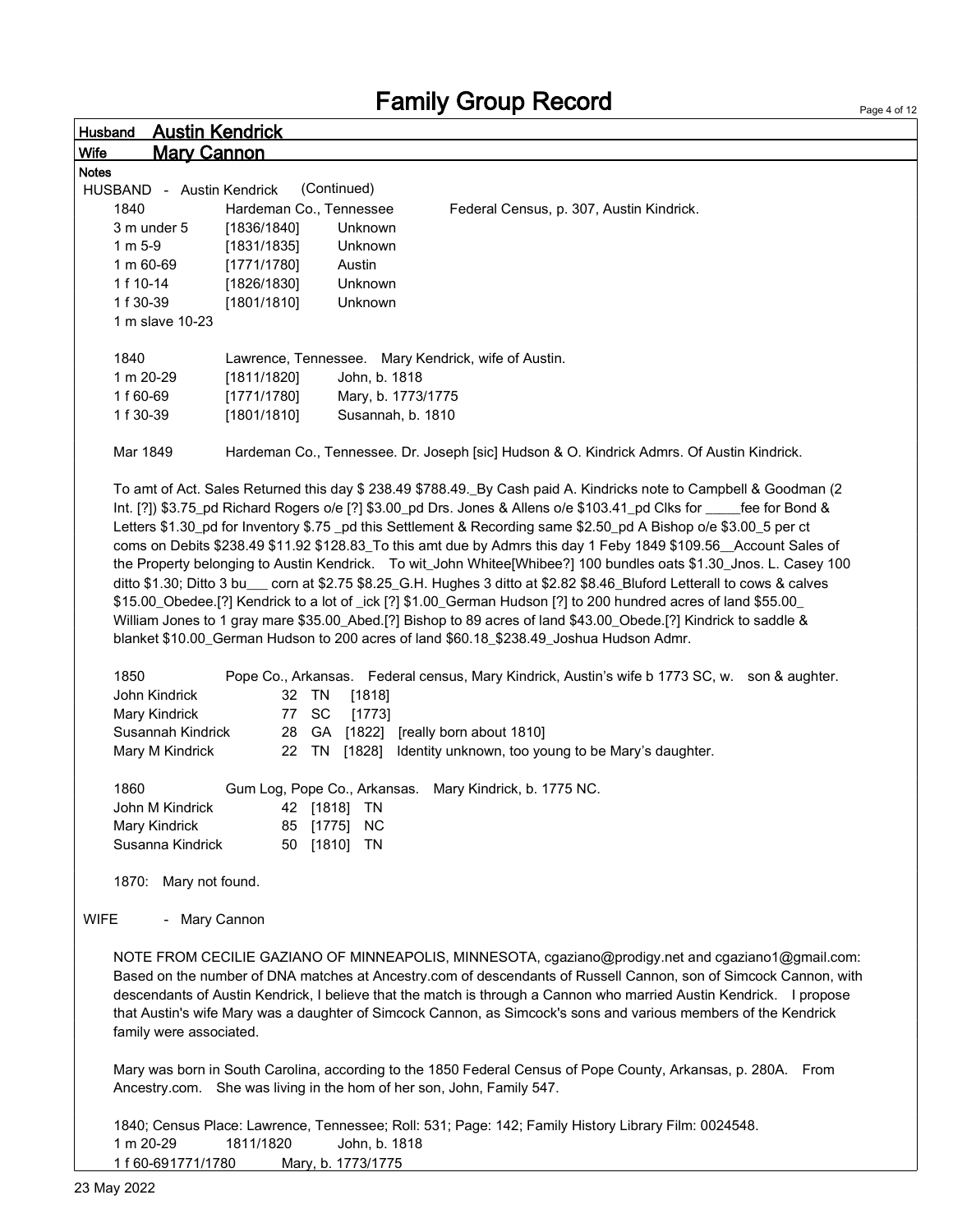| <b>Husband</b> Austin Kendrick                                                                                                                                                                                                                                                                           |  |
|----------------------------------------------------------------------------------------------------------------------------------------------------------------------------------------------------------------------------------------------------------------------------------------------------------|--|
| Wife<br><b>Mary Cannon</b>                                                                                                                                                                                                                                                                               |  |
| <b>Notes</b><br><b>WIFE</b><br>- Mary Cannon (Continued)<br>1 f 30-391801/1810<br>Susannah, b. 1810<br>Ancestry.com. 1840 United States Federal Census [database on-line]. Provo, UT, USA: Ancestry.com Operations, Inc.,<br>2010.                                                                       |  |
| NOTE: In 1840 Austin Kendrick was in Hardeman County, Tennessee, with probably a widowed daughter or daughter-in-<br>law or a new wife and children. It appears that Austin and Mary split up before 1840.                                                                                               |  |
| 1850; Census Place: Pope, Arkansas; Roll: M432 29; Page: 280A; Image: 326, Family Number: 547.<br><b>Household Members:</b><br>Name Age                                                                                                                                                                  |  |
| John Kindrick<br>32 TN [1818]<br>Mary Kindrick<br>77 SC [1773]                                                                                                                                                                                                                                           |  |
| Susannah Kindrick 28 GA [1822] [really born about 1810]<br>Mary M Kindrick 22 TN [1828]                                                                                                                                                                                                                  |  |
| Ancestry.com. 1850 United States Federal Census [database on-line]. Provo, UT, USA: Ancestry.com Operations, Inc.,<br>2009. Images reproduced by FamilySearch.                                                                                                                                           |  |
| 1860; Census Place: Gum Log, Pope, Arkansas; Roll: M653_48; Page: 877; Family History Library Film: 803048, Post<br>Office: Galley Creek; Dwelling Number: 1177, Family Number: 1164.<br><b>Household Members:</b>                                                                                       |  |
| Name Age<br>John M Kindrick 42 [1818] TN white male<br>85 [1775] NC white female<br>Mary Kindrick                                                                                                                                                                                                        |  |
| Susanna Kindrick 50 [1810] TN<br>white female<br>Ancestry.com. 1860 United States Federal Census [database on-line]. Provo, UT, USA: Ancestry.com Operations, Inc.,<br>2009. Images reproduced by FamilySearch.                                                                                          |  |
| 1870: NOT FOUND. Mary had lived with daughter Susannah and son John W. since 1840. In 1870 they were living<br>alone.                                                                                                                                                                                    |  |
| CHILD 1 - Nancy Kendrick<br>1830; Census Place: Lawrence, Tennessee; Series: M19; Roll: 177; Page: 291; Family History Library Film: 0024535.<br>Name: Ezekiel Muphus [Ezekiel Morphus] [Ezekiel Morphis] [Ezekiel Mphus]<br>Free White Persons - Males - 20 thru 29: 1 1801/1810 This date is too young |  |
| Free White Persons - Females - Under 5: 3 1826/1830 Lucy, Mary, ?<br>Free White Persons - Females - 20 thru 29: 1 1801/1810 This date is too young<br>Ancestry.com. 1830 United States Federal Census [database on-line]. Provo, UT, USA: Ancestry.com Operations, Inc.,<br>2010.                        |  |
| Images reproduced by FamilySearch.                                                                                                                                                                                                                                                                       |  |
| 1840 Federal Census of Lawrence, Tennessee; Roll: 531; Page: 142; Family History Library Film: 0024548<br>Name: Ezekial Mafat [Ezekial Morphis] [Ezekeil Mufus]<br>Home in 1840 (City, County, State): Lawrence, Tennessee                                                                               |  |
| Free White Persons - Males - 5 thru 9:<br>2 1831/1835 Augustine 1834, Joseph 1834<br>Free White Persons - Males - 40 thru 49:<br>1 1791/1800 Ezekial 1793<br>Free White Persons - Females - Under 5:<br>2 1836/1840 Charlotte 1836, Nancy E. 1840                                                        |  |
| 2 1831/1835 Susannah 1832, Fertamy Arrena 1831/1835<br>Free White Persons - Females - 5 thru 9:                                                                                                                                                                                                          |  |
| Free White Persons - Females - 10 thru 14: 2 1826/1830 Lucy 1828, Mary 1830<br>Free White Persons - Females - 40 thru 49: 1 1791/1800 Nancy 1795                                                                                                                                                         |  |
| Ancestry.com. 1840 United States Federal Census [database on-line]. Provo, UT, USA: Ancestry.com Operations, Inc.,<br>2010.                                                                                                                                                                              |  |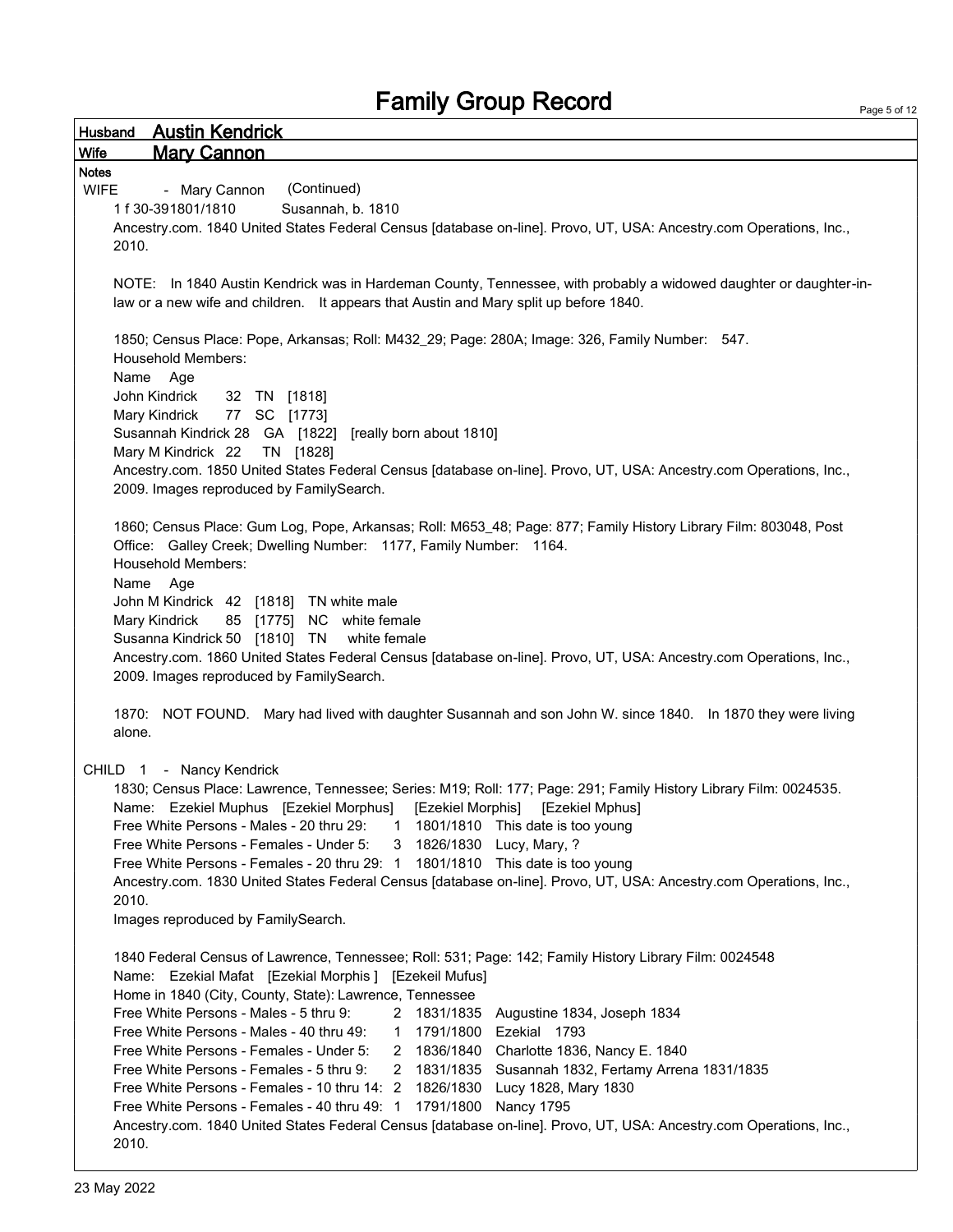| <b>Austin Kendrick</b><br>Husband                                                                                                                                                                                                                                                                                                                                                                                                                                                                                                                                                                                                                                                                                                                                                                                         |
|---------------------------------------------------------------------------------------------------------------------------------------------------------------------------------------------------------------------------------------------------------------------------------------------------------------------------------------------------------------------------------------------------------------------------------------------------------------------------------------------------------------------------------------------------------------------------------------------------------------------------------------------------------------------------------------------------------------------------------------------------------------------------------------------------------------------------|
| <b>Mary Cannon</b><br>Wife                                                                                                                                                                                                                                                                                                                                                                                                                                                                                                                                                                                                                                                                                                                                                                                                |
| <b>Notes</b>                                                                                                                                                                                                                                                                                                                                                                                                                                                                                                                                                                                                                                                                                                                                                                                                              |
| (Continued)<br>CHILD 1 - Nancy Kendrick<br>1860; Census Place: Gum Log, Pope, Arkansas; Roll: M653_48; Page: 877; Family History Library Film: 803048. Ezekial<br>and Nancy Morphis and three daughters all born in Tennessee.<br>Ancestry.com. 1860 United States Federal Census [database on-line]. Provo, UT, USA: Ancestry.com Operations, Inc.,<br>2009. Images reproduced by FamilySearch.                                                                                                                                                                                                                                                                                                                                                                                                                          |
| Find A Grave, database and images (https://www.findagrave.com : accessed 11 March 2018), memorial page for Nancy<br>Kendrick Morphis (25 Feb 1795-10 Jun 1880), Find A Grave Memorial no. 36577341, citing Hoskins Cemetery,<br>Russellville, Pope County, Arkansas, USA; Maintained by Mike Rastatter (contributor 48139084).                                                                                                                                                                                                                                                                                                                                                                                                                                                                                            |
| CHILD 2 - Obediah B. Kendrick<br>18 Mar 1825 Lawrence County, Tennessee, marriage bond, Obediah Kendrick to Sarah Price, Hansford Tutt, off.<br>23 Mar 1825 Lawrence County, Tennessee, marriage license, Obediah Kendrick to Sarah Price, Thomas Welch, off.<br>Lawrence County, Tennessee Marriages 1818-1870, compiled by the Rev. Silas Emmett Lucas, Jr., Greenville, South<br>Carolina: Southern Historical Press, Inc., 1999, p. 14.                                                                                                                                                                                                                                                                                                                                                                               |
| 1830; Census Place: McNairy, Tennessee; Series: M19; Roll: 179; Page: 126; Family History Library Film: 0024537<br>Name: Obadiah Hindrick [Obadiah Kindrick] [Obadiah Kendrick] [Obediah Kendrick]<br>Free White Persons - Males - 20 thru 29: 1 1801/1810 Obediah 1801<br>Free White Persons - Females - Under 5: 2 1826/1830 Mary 1825, Amanda 1827<br>Free White Persons - Females - 20 thru 29: 1 1801/1810 Sarah 1807<br>Ancestry.com. 1830 United States Federal Census [database on-line]. Provo, UT, USA: Ancestry.com Operations, Inc.,<br>2010.                                                                                                                                                                                                                                                                 |
| 1840; Census Place: Mcnairy, Tennessee; Roll: 529; Page: 19; Family History Library Film: 0024547<br>Name: Obadiah Kendrick<br>[Obediah Kendrick]<br>Free White Persons - Males - Under 5:<br>3 1836/1840 David 1836, Gilbert 1837, ? 1840<br>Free White Persons - Males - 5 thru 9:<br>1 1831/1835 William 1832<br>Free White Persons - Males - 30 thru 39:<br>1 1801/1810 Obediah 1801<br>Free White Persons - Females - Under 5:<br>1 1836/1840 Zilpha 1839<br>Free White Persons - Females - 5 thru 9:<br>1 1831/1835 Nancy 1833<br>Free White Persons - Females - 10 thru 14: 2 1826/1830 Mary 1825, Amanda 1827<br>Free White Persons - Females - 30 thru 39: 1 1801/1810 Sarah 1807<br>Ancestry.com. 1840 United States Federal Census [database on-line]. Provo, UT, USA: Ancestry.com Operations, Inc.,<br>2010. |
| 1850 Federal Census of Hardeman, Tennessee; Roll: M432_881; Page: 155B. From www.ancestry.com.<br>Obediah Kendrick46 abt 1804 Georgia<br>Sarah Kendrick<br>43 abt 1807 Tennessee<br>Mary Kendrick<br>25 abt 1825 Tennessee<br>Amanda Kendrick 23 abt 1827 Tennessee<br><b>William Kendrick</b><br>19 abt 1831 Tennessee<br>Nancy Kendrick<br>abt 1833 Tennessee<br>17<br>David Kendrick<br>14 abt 1836 Tennessee<br>Gibbert Kendrick<br>13 abt 1837 Tennessee<br>Zilph Kendrick<br>abt 1839 Tennessee<br>11<br>Martha Kendrick<br>9 abt 1841 Tennessee<br>Daniel Kendrick<br>7 abt 1843 Tennessee<br>Hannah Kendrick<br>5 abt 1845 Tennessee<br>Almarinda Kendrick 4<br>abt 1846 Tennessee<br>0 abt 1850 Tennessee<br>Edy Kendrick<br>Joseph Kendrick 5 abt 1845 Tennessee<br>James Kendrick 2 abt 1848 Tennessee         |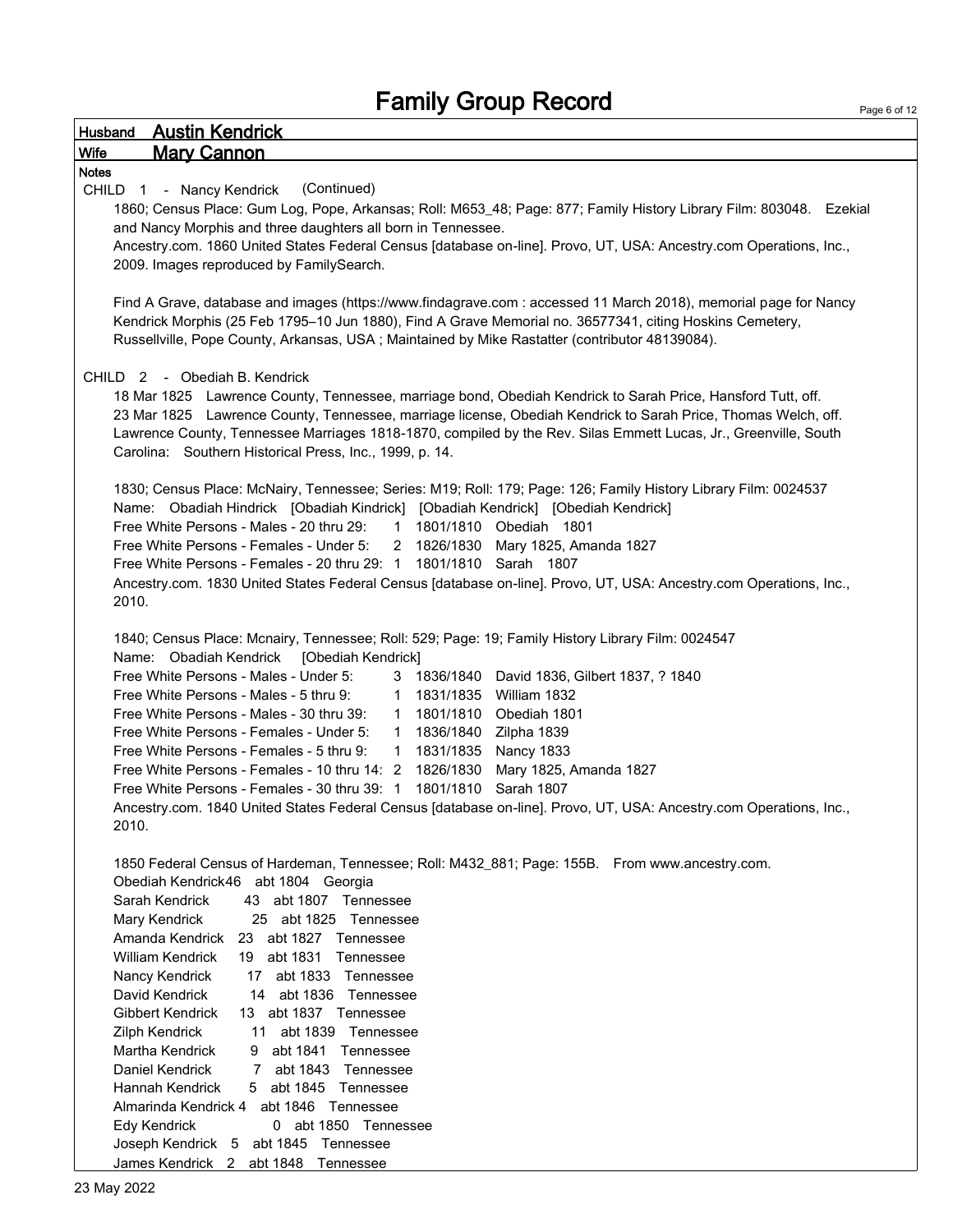Husband Austin Kendrick Wife Mary Cannon Notes CHILD 2 - Obediah B. Kendrick (Continued) William Kendrick 20 abt 1830 Tennessee Laborer Ancestry.com. 1850 United States Federal Census [database on-line]. Lehi, UT, USA: Ancestry.com Operations, Inc., 2009. 1860; Census Place: Sylamore, Izard, Arkansas; Roll: M653\_43; Page: 462; Green Bush P.O.; Dwelling/Family 892. Household Members: Name Age Obediah Kendrick59 abt 1801 Georgia Farmer David Kendrick 22 abt 1838 Tennessee Gilbert Kendrick 21 abt 1839 Tennessee Zilphy Kendrick 18 abt 1842 Tennessee Martha Kendrick 16 abt 1844 Tennessee Hannah Kendrick 14 abt 1846 Tennessee Daniel Kendrick 15 abt 1845 Tennessee Lucinda Kendrick 12 abt 1848 Tennessee Uterpsa Kendrick 11 abt 1849 Tennessee Some information from family trees at www.ancestry.com. Not certain of their accuracy. Name: O B Kindrick Gender: Male Birth Place: Missippi, USA Spouse: Prince Child: A L Vinson Texas Department of State Health Services; Austin Texas, USA Ancestry.com. Texas, U.S., Death Certificates, 1903-1982 [database on-line]. Provo, UT, USA: Ancestry.com Operations, Inc., 2013. Name: Obediah B Kendrick Birth Date: 12 Jan 1801 Birth Place: Franklin County, Georgia, United States of America Death Date: 1860 Death Place: Stone County, Arkansas, United States of America Cemetery: Happy Hollow Cemetery Burial or Cremation Place: Timbo, Stone County, Arkansas, United States of America Has Bio?: Y URL: https://www.findagrave.com/memorial/92047301/obediah-b-kendrick CHILD 3 - Noel Kendrick He is NOT the Noah/Nowell/Noel Kendrick who married Lucinda Going on 9 Dec 1826 in Columbia County, Georgia. That man stayed in the Columbia County, GA, area. Some information is from from a family tree called "Kendrick1" owned by Kirk Kendrick of Cibolo, Guadalupe, Texas, USA, at www.ancestry.com; accessed 11 March 2018. 1830 Census Place: Lawrence, Tennessee; Series: M19; Roll: 177; Page: 289; Family History Library Film: 0024535. Neal Kendrick [Noel Kendrick] [Nowell Kendrick] Home in 1830 (City, County, State): Lawrence, Tennessee Free White Persons - Males - Under 5: 1 [1826/1830] Free White Persons - Males - 20 thru 29: 1 [1801-1810] Free White Persons - Females - 20 thru 29: 1 [1801-1810] Ancestry.com. 1830 United States Federal Census [database on-line]. Provo, UT, USA: Ancestry.com Operations, Inc.,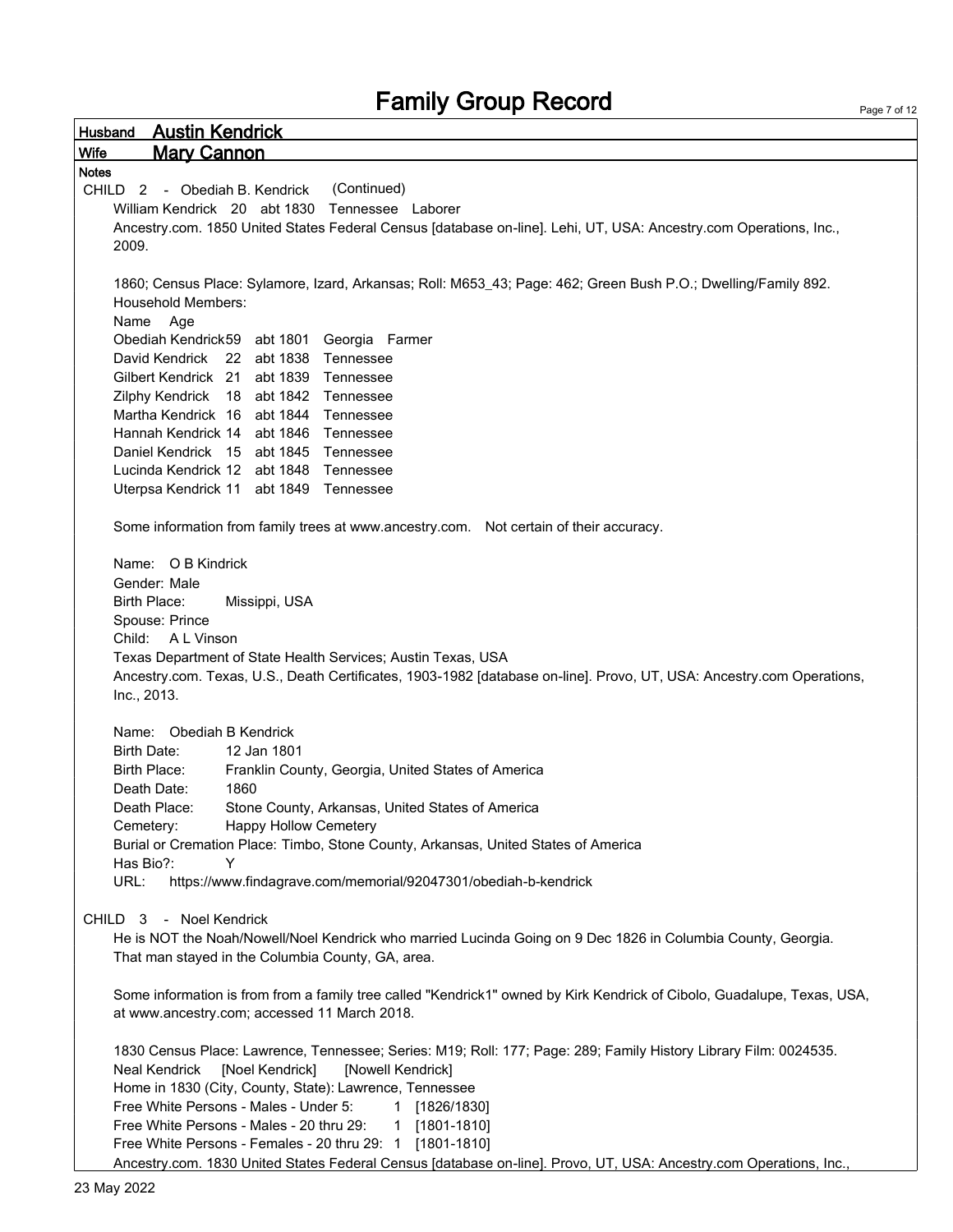| <b>Austin Kendrick</b><br><b>Husband</b>                                                                                              |
|---------------------------------------------------------------------------------------------------------------------------------------|
| <b>Wife</b><br><u> Mary Cannon</u>                                                                                                    |
| <b>Notes</b>                                                                                                                          |
| (Continued)<br>CHILD <sub>3</sub><br>- Noel Kendrick                                                                                  |
| 2010.                                                                                                                                 |
| Images reproduced by FamilySearch.                                                                                                    |
|                                                                                                                                       |
| 1850; Census Place: District 1, Lauderdale, Alabama; Roll: M432_7; Page: 299B; Image: 608, Family 998.                                |
| <b>Household Members:</b>                                                                                                             |
| Name Age                                                                                                                              |
| Noel Kendrick<br>45 GA [1805]                                                                                                         |
| Lucy Kendrick<br>43 GA                                                                                                                |
| Ellis Kendrick<br>18 AL                                                                                                               |
| Milton Kendrick 15 AL                                                                                                                 |
| James Kendrick 12 AL abt 1838                                                                                                         |
| Thomas Kendrick 9 AL                                                                                                                  |
| Obediah Kendrick 6 AL                                                                                                                 |
| Amberis Kendrick 4 AL                                                                                                                 |
| Mary Kendrick<br>1 AL                                                                                                                 |
| Ancestry.com. 1850 United States Federal Census [database on-line]. Provo, UT, USA: Ancestry.com Operations, Inc.,                    |
| 2009. Images reproduced by FamilySearch.                                                                                              |
|                                                                                                                                       |
| 1860; Census Place: Gum Log, Pope, Arkansas; Roll: M653_48; Page: 877; Post Office: Galley Creek; Dwelling Number:                    |
| 1176,                                                                                                                                 |
| Family Number: 1163                                                                                                                   |
| <b>Household Members:</b>                                                                                                             |
| Name Age                                                                                                                              |
| <b>Noel Kindrick</b><br>60 [1800] GA                                                                                                  |
| Lucy Kindrick<br>50                                                                                                                   |
| Obidiah R Kindrick<br>16<br>Ambrose G Kindrick<br>13                                                                                  |
| 9                                                                                                                                     |
| Mary I Kindrick<br>Ancestry.com. 1860 United States Federal Census [database on-line]. Provo, UT, USA: Ancestry.com Operations, Inc., |
| 2009. Images reproduced by FamilySearch.                                                                                              |
|                                                                                                                                       |
| 1870; Census Place: Gum Log, Pope, Arkansas; Roll: M593_61; Page: 371A; Dwelling 864. Noah Kendrick & wife Lucy,                      |
| daughter Mary Jane.                                                                                                                   |
| <b>Household Members:</b>                                                                                                             |
| Age<br>Name                                                                                                                           |
| Noah Kendrick<br>67 [1803] GA                                                                                                         |
| Lucy Kendrick<br>58                                                                                                                   |
| Mary Jane Kendrick<br>20                                                                                                              |
| Save<br>Cancel                                                                                                                        |
| Source Citation                                                                                                                       |
| Ancestry.com. 1870 United States Federal Census [database on-line]. Provo, UT, USA: Ancestry.com Operations, Inc.,                    |
| 2009. Images reproduced by FamilySearch.                                                                                              |
|                                                                                                                                       |
| 1880; Census Place: Gum Log, Pope, Arkansas; Roll: 54; Page: 114B; Enumeration District: 138                                          |
| Name: Nowell Kindrick                                                                                                                 |
| Age:<br>76                                                                                                                            |
| Birth Date:<br>Abt 1804                                                                                                               |
| Birthplace:<br>Georgia                                                                                                                |
| Home in 1880:<br>Gum Log, Pope, Arkansas, USA                                                                                         |
| Dwelling Number: 104                                                                                                                  |
| Race: White                                                                                                                           |
| Gender: Male                                                                                                                          |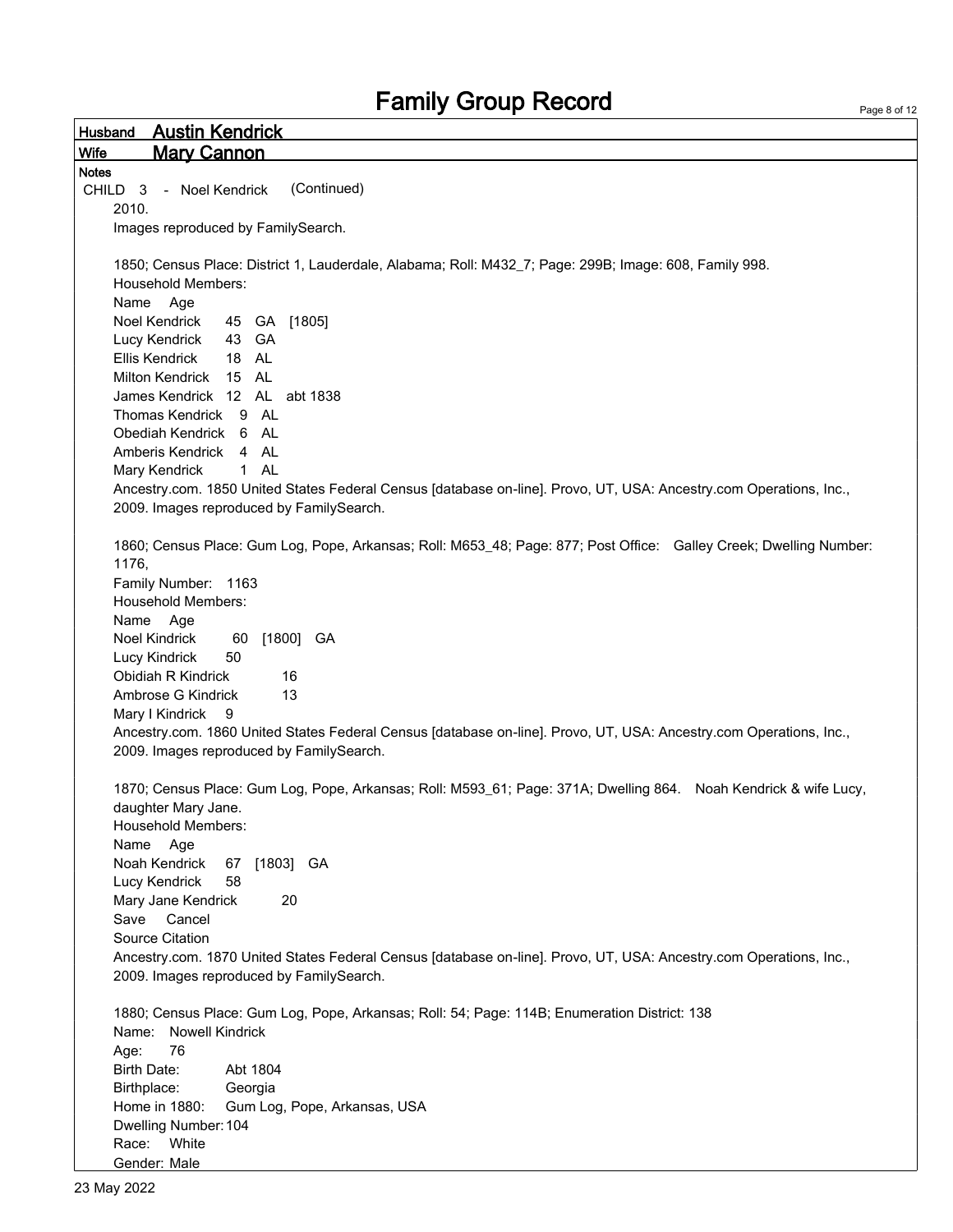|                            | <b>Family Group Record</b>                                                                                                      | Page 9 of 12                   |
|----------------------------|---------------------------------------------------------------------------------------------------------------------------------|--------------------------------|
| Husband                    | <b>Austin Kendrick</b>                                                                                                          |                                |
| <b>Wife</b>                | <b>Mary Cannon</b>                                                                                                              |                                |
| <b>Notes</b>               |                                                                                                                                 |                                |
| CHILD 3 - Noel Kendrick    | (Continued)                                                                                                                     |                                |
| Relation to Head of House: | Self (Head)                                                                                                                     |                                |
| <b>Marital Status:</b>     | Married                                                                                                                         |                                |
|                            | Spouse's Name: Lucy Kindrick                                                                                                    |                                |
| Father's Birthplace:       | South Carolina                                                                                                                  |                                |
| Mother's Birthplace:       | South Carolina                                                                                                                  |                                |
| Occupation:                | Farmer                                                                                                                          |                                |
| Blind: Yes                 |                                                                                                                                 |                                |
| <b>Household Members:</b>  |                                                                                                                                 |                                |
| Name Age                   |                                                                                                                                 |                                |
| <b>Nowell Kindrick</b>     | - 76                                                                                                                            |                                |
| Lucy Kindrick              | 74                                                                                                                              |                                |
| Mary J. Kindrick 26        |                                                                                                                                 |                                |
|                            | Ancestry.com and The Church of Jesus Christ of Latter-day Saints. 1880 United States Federal Census [database on-line]          |                                |
|                            | . Lehi, UT, USA: Ancestry.com Operations Inc, 2010.                                                                             |                                |
|                            |                                                                                                                                 |                                |
| CHILD <sub>4</sub>         | - Jesse Kendrick                                                                                                                |                                |
| 1830                       | Lawrence Co., TN. Census, Jesse Kendrick, p. 297. (no slaves)                                                                   |                                |
|                            | 1 m 20-29<br>1801/1810 Jesse                                                                                                    |                                |
|                            | 1826/1830 Son #1<br>1 m under 5                                                                                                 |                                |
|                            | 1 f 20-29<br>1801/1810 Wife                                                                                                     |                                |
|                            |                                                                                                                                 |                                |
| 1836                       | Lawrence Co., TN. Tax list:                                                                                                     |                                |
|                            | <b>Anderson Kindrick</b><br>Son of Austin Kendrick                                                                              |                                |
|                            | Jessee Kindrick                                                                                                                 |                                |
|                            |                                                                                                                                 |                                |
|                            | Jesse Kendrick, below, is not the one born in 1785, son of Obediah Kendrick. He appears to be a son of Austin.                  |                                |
|                            |                                                                                                                                 |                                |
|                            |                                                                                                                                 |                                |
|                            | 1840; Census Place: Lawrence, Tennessee; Roll: 531; Page: 131.                                                                  |                                |
| W. 1839                    | Name: Josse Kendrick [Jesse Kendrick]_Free White Persons - Males - Under 5:                                                     | 2 1836/1840 Ebenzer B., Austin |
|                            |                                                                                                                                 |                                |
|                            | 3 1831/1835 Richard 1831, Alfred 1833, Son #4<br>Free White Persons - Males - 5 thru 9:                                         |                                |
|                            | Free White Persons - Males - 10 thru 14:<br>1 1826/1830 Son #1<br>Free White Persons - Males - 30 thru 39:<br>1 1801/1810 Jesse |                                |
|                            | Free White Persons - Females - Under 5:                                                                                         |                                |
|                            | 1 1836/1840 Mary Ann 1836<br>Free White Persons - Females - 30 thru 39: 1 1801/1810 Ann Morphis 1809                            |                                |
|                            | Ancestry.com. 1840 United States Federal Census [database on-line]; Family History Library Film: 0024548. Provo, UT,            |                                |
|                            | USA: Ancestry.com Operations, Inc., 2010.                                                                                       |                                |
|                            |                                                                                                                                 |                                |
| Name: Jesse Kinderick      |                                                                                                                                 |                                |
| Residence Date: Abt 1847   |                                                                                                                                 |                                |
|                            | Residence Place: Pope County, Arkansas                                                                                          |                                |
| Will Date:                 | 26 Jul 1847                                                                                                                     |                                |
| Probate Date:              | 26 Jul 1847                                                                                                                     |                                |
|                            | Probate Place: Pope, Arkansas, USA                                                                                              |                                |
| Inferred Death Year:       | 1847                                                                                                                            |                                |
|                            |                                                                                                                                 |                                |
| Inferred Death Place:      | Arkansas, USA                                                                                                                   |                                |
|                            | Witnesses: Isaac Hankey, John M. Bradley. John J. Morphis appointed guardian of the minor children in codicil,                  |                                |
|                            | Item Description: Index to Wills, 1830-1978; Wills, 1830-1920; Index to Court Records, 1860-1900                                |                                |
|                            | Probate Court Records, 1830-1978; Author: Arkansas. Probate Court (Pope County); Probate Place: Pope, Arkansas                  |                                |
|                            | Ancestry.com. Arkansas, U.S., Wills and Probate Records, 1818-1998 [database on-line]. Provo, UT, USA: Ancestry.com             |                                |
| Operations, Inc., 2015.    |                                                                                                                                 |                                |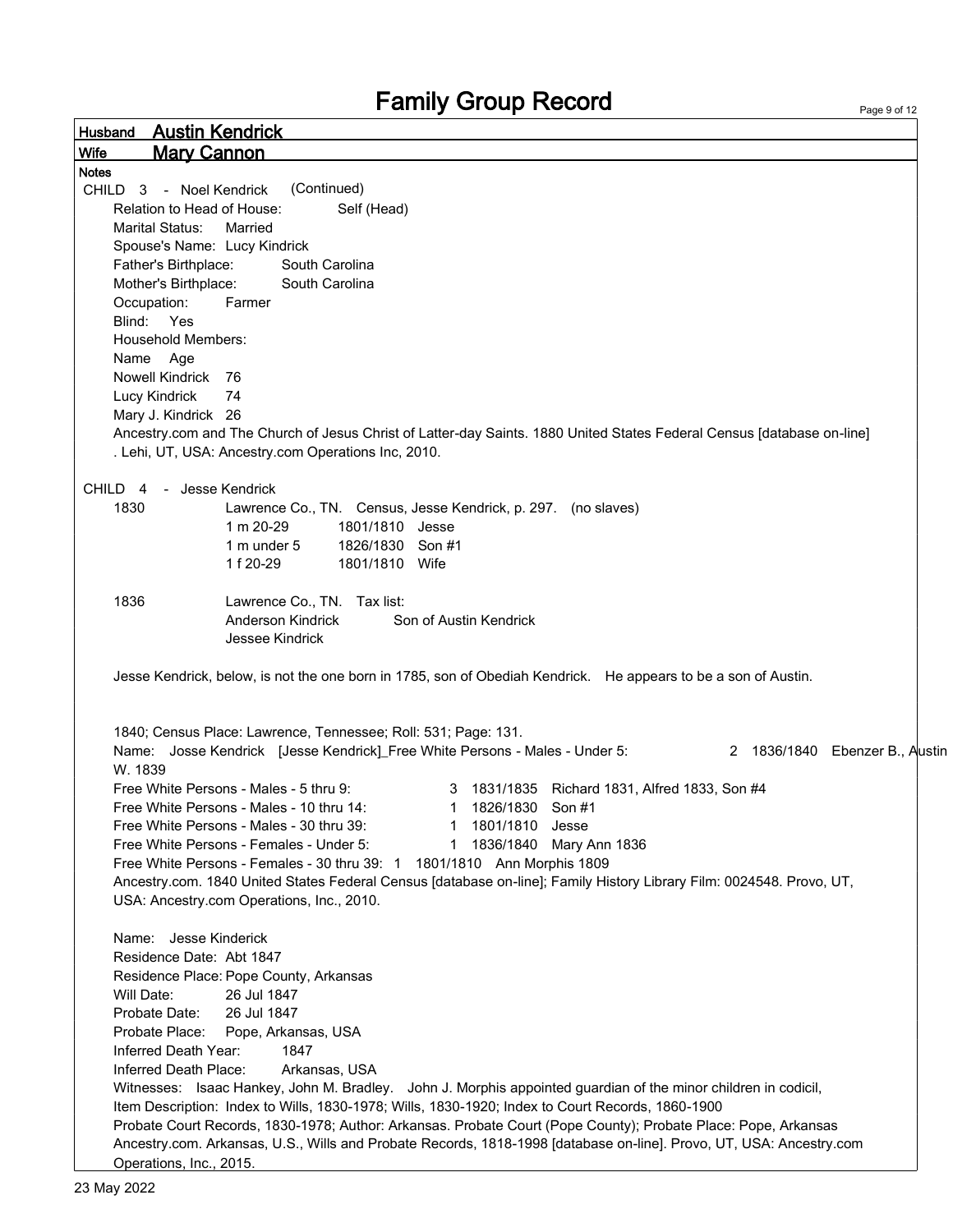| <b>Husband Austin Kendrick</b>                                                                                                 |
|--------------------------------------------------------------------------------------------------------------------------------|
| <b>Wife</b><br><b>Mary Cannon</b>                                                                                              |
| <b>Notes</b>                                                                                                                   |
| CHILD 5 - Mary or Rebecca Kendrick                                                                                             |
| NOTE from Cecilie Gaziano, cgaziano@prodigy.net: Supposedly, Austin and Mary Kendrick had daughters named Mary                 |
| and Rebecca. I can find no evidence for these daughters; however, the 1820 Lawrence County, Tennessee, census                  |
| showed a female aged 10-15 in their household (born about 1805/1810). Perhaps this is one of those daughters.                  |
| CHILD 6 - Susannah Kendrick                                                                                                    |
| 1850; Census Place: Pope, Arkansas; Roll: M432_29; Page: 280A; Image: 326, Family Number:<br>547                               |
| <b>Household Members:</b>                                                                                                      |
| Name Age                                                                                                                       |
| John Kindrick<br>32 TN [1818]                                                                                                  |
| Mary Kindrick<br>77 SC [1773]                                                                                                  |
| Susannah Kindrick 28 GA [1822]                                                                                                 |
| Mary M Kindrick 22<br>TN [1828]                                                                                                |
| Ancestry.com. 1850 United States Federal Census [database on-line]. Provo, UT, USA: Ancestry.com Operations, Inc.,             |
| 2009. Images reproduced by FamilySearch.                                                                                       |
|                                                                                                                                |
| 1860; Census Place: Gum Log, Pope, Arkansas; Roll: M653_48; Page: 877; Family History Library Film: 803048, Post               |
| Office: Galley Creek; Dwelling Number: 1177, Family Number: 1164.                                                              |
| <b>Household Members:</b><br>Name Age                                                                                          |
| John M Kindrick 42 [1818] TN white male                                                                                        |
| 85 [1775] NC white female<br>Mary Kindrick                                                                                     |
| Susanna Kindrick 50 [1810] TN<br>white female                                                                                  |
| Ancestry.com. 1860 United States Federal Census [database on-line]. Provo, UT, USA: Ancestry.com Operations, Inc.,             |
| 2009. Images reproduced by FamilySearch.                                                                                       |
|                                                                                                                                |
| 1870; Census Place: Gum Log, Pope, Arkansas; Roll: M593_61; Page: 372B; Family History Library Film: 545560,                   |
| Dwelling 886.                                                                                                                  |
| <b>Keeping House</b><br>Occupation:                                                                                            |
| Name Age                                                                                                                       |
| John W Kendrick<br>52<br>[1818] TN                                                                                             |
| Susanna Kendrick 55 [1815] GA                                                                                                  |
| Martha Kendrick 30 [1840] GA [She is likely to be the widow of a brother of John W. and Susanna, or she was a<br>grandchild of |
| Mary Kendrick, mother of John W. and Susannah.]                                                                                |
| 6 [1864] AR [Probably Martha's daughter]<br>Margaret Kendrick                                                                  |
| Ancestry.com. 1870 United States Federal Census [database on-line]. Provo, UT, USA: Ancestry.com Operations, Inc.,             |
| 2009. Images reproduced by FamilySearch.                                                                                       |
|                                                                                                                                |
| 1880; Census Place: Gum Log, Pope, Arkansas; Roll: 54; Page: 114A; Enumeration District: 138, Dwelling 93.                     |
| Household Members:                                                                                                             |
| Name Age                                                                                                                       |
| John Kindrick<br>62 [1818] TN Head<br>Single<br>Farmer<br>Both parents born in South Carolina.                                 |
| Susana Kindrick 70 [1810] GA Sister<br>Single Keeping House Both parents born in South Carolina.                               |
| Ancestry.com and The Church of Jesus Christ of Latter-day Saints. 1880 United States Federal Census [database on-line]         |
|                                                                                                                                |
| CHILD 7 - Thomas F. Anderson Kendrick                                                                                          |
| <b>Anderson Kindrick</b><br>Name:                                                                                              |
| <b>Tax Record</b><br>Year:<br>1836                                                                                             |
| Residence:<br>Lawrence, Tennessee                                                                                              |
| Ancestry.com. Tennessee, Early Tax List Records, 1783-1895 [database on-line]. Provo, UT, USA: Ancestry.com                    |
| Operations, Inc., 2013. This collection was indexed by Ancestry World Archives Project. Original data: Early Tax Lists of      |

 $\mathsf{r}$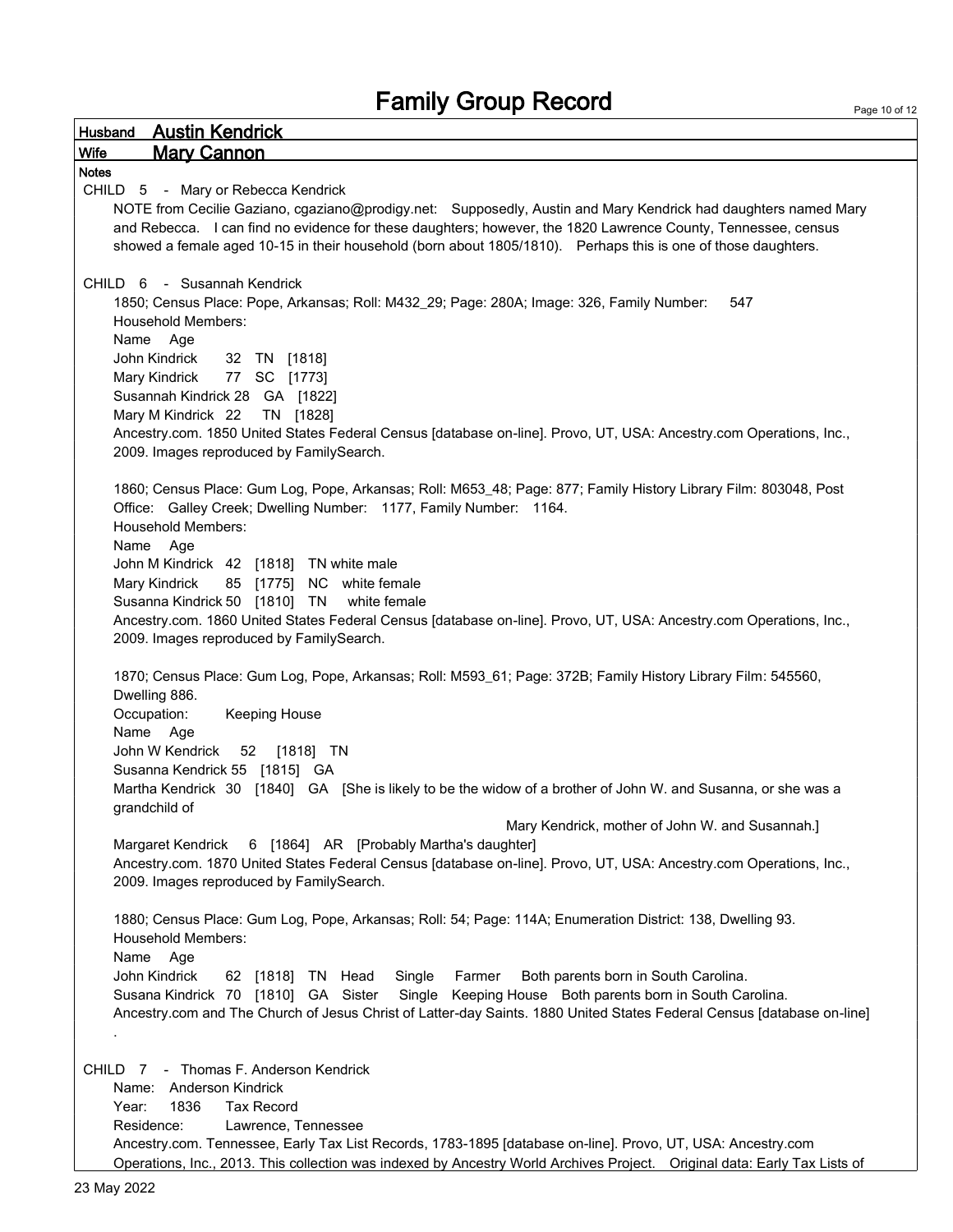| <b>Austin Kendrick</b><br><b>Husband</b>                                                                                                                                                                                                                                                              |
|-------------------------------------------------------------------------------------------------------------------------------------------------------------------------------------------------------------------------------------------------------------------------------------------------------|
| <b>Wife</b><br><b>Mary Cannon</b>                                                                                                                                                                                                                                                                     |
| <b>Notes</b>                                                                                                                                                                                                                                                                                          |
| (Continued)<br>CHILD 7 - Thomas F. Anderson Kendrick                                                                                                                                                                                                                                                  |
| Tennessee. Microfilm, 12 rolls. The Tennessee State Library and Archives, Nashville, Tennessee.                                                                                                                                                                                                       |
| 19 Aug 1837 Lawrence County, Tennessee, marriage bond, Thos. Kendrick, F. A., to Eleanor C. Roland, E. N. Lindsey,<br>off. Lawrence County, Tennessee Marriages 1818-1870, compiled by the Rev. Silas Emmett Lucas, Jr., Greenville, South<br>Carolina: Southern Historical Press, Inc., 1999, p. 14. |
| 1850; Census Place: Blue Mountain, Izard, Arkansas; Roll: M432_27; Page: 9A; Image: 24, Family Number: 116.<br>Household Members:<br>Name Age                                                                                                                                                         |
| Anderson Kendrick 39 [1811] GA                                                                                                                                                                                                                                                                        |
| Ellender Kendrick<br>28 [1822] TN                                                                                                                                                                                                                                                                     |
|                                                                                                                                                                                                                                                                                                       |
| Francis Kendrick 12 [1838] TN Female                                                                                                                                                                                                                                                                  |
| John A Kendrick<br>10 [1840] TN                                                                                                                                                                                                                                                                       |
| Mary J Kendrick<br>8 [1842]<br>- TN                                                                                                                                                                                                                                                                   |
| Ailsey A Kendrick 7 [1843] TN                                                                                                                                                                                                                                                                         |
| William M Kendrick 5 [1845] AR                                                                                                                                                                                                                                                                        |
| Thomas S Kendrick 0 [1850] AR                                                                                                                                                                                                                                                                         |
| James S Kendrick<br>0 [1850] AR                                                                                                                                                                                                                                                                       |
| Ancestry.com. 1850 United States Federal Census [database on-line]. Provo, UT, USA: Ancestry.com Operations, Inc.,<br>2009. Images reproduced by FamilySearch.                                                                                                                                        |
| 1860; Census Place: Sylamore, Izard, Arkansas; Roll: M653_43; Page: 462; Family History Library Film: 803043, Post<br>Office: Green Bush, Dwelling Number: 889. Family Number: 890. Children are enumerated as being in Dwelling 890,<br>Family 890.<br><b>Household Members:</b>                     |
| Name Age                                                                                                                                                                                                                                                                                              |
|                                                                                                                                                                                                                                                                                                       |
| Anderson Fendrick 49 [1811] GA [Anderson Kendrick]                                                                                                                                                                                                                                                    |
| Caroline Fendrick 37 [1823]<br>TN                                                                                                                                                                                                                                                                     |
| F M Fendrick<br>Male<br>[1840]<br>TN<br>20                                                                                                                                                                                                                                                            |
| John Fendrick<br>[1842]<br>TN<br>18                                                                                                                                                                                                                                                                   |
| Mary Fendrick<br>16<br>[1844]<br>TN                                                                                                                                                                                                                                                                   |
| Nancy Fendrick<br>16<br>[1844]<br>TN                                                                                                                                                                                                                                                                  |
| Wm Fendrick<br>14 [1846] AR                                                                                                                                                                                                                                                                           |
| Thos Fendrick<br>10 [1850] AR                                                                                                                                                                                                                                                                         |
| James Fendrick 10 [1850] AR                                                                                                                                                                                                                                                                           |
| Ancestry.com. 1860 United States Federal Census [database on-line]. Provo, UT, USA: Ancestry.com Operations, Inc.,<br>2009. Images reproduced by FamilySearch.                                                                                                                                        |
|                                                                                                                                                                                                                                                                                                       |
| CHILD 8 - John W. Kendrick<br>1850; Census Place: Pope, Arkansas; Roll: M432_29; Page: 280A; Image: 326, Family Number:<br>547<br><b>Household Members:</b>                                                                                                                                           |
| Name Age                                                                                                                                                                                                                                                                                              |
| John Kindrick<br>32 TN [1818]                                                                                                                                                                                                                                                                         |
| 77 SC [1773]<br>Mary Kindrick                                                                                                                                                                                                                                                                         |
| Susannah Kindrick 28 GA [1822]                                                                                                                                                                                                                                                                        |
| Mary M Kindrick 22<br>TN [1828]                                                                                                                                                                                                                                                                       |
| Ancestry.com. 1850 United States Federal Census [database on-line]. Provo, UT, USA: Ancestry.com Operations, Inc.,<br>2009. Images reproduced by FamilySearch.                                                                                                                                        |
| 1860; Census Place: Gum Log, Pope, Arkansas; Roll: M653_48; Page: 877; Family History Library Film: 803048, Post<br>Office: Galley Creek; Dwelling Number: 1177, Family Number: 1164.<br>Household Members:                                                                                           |